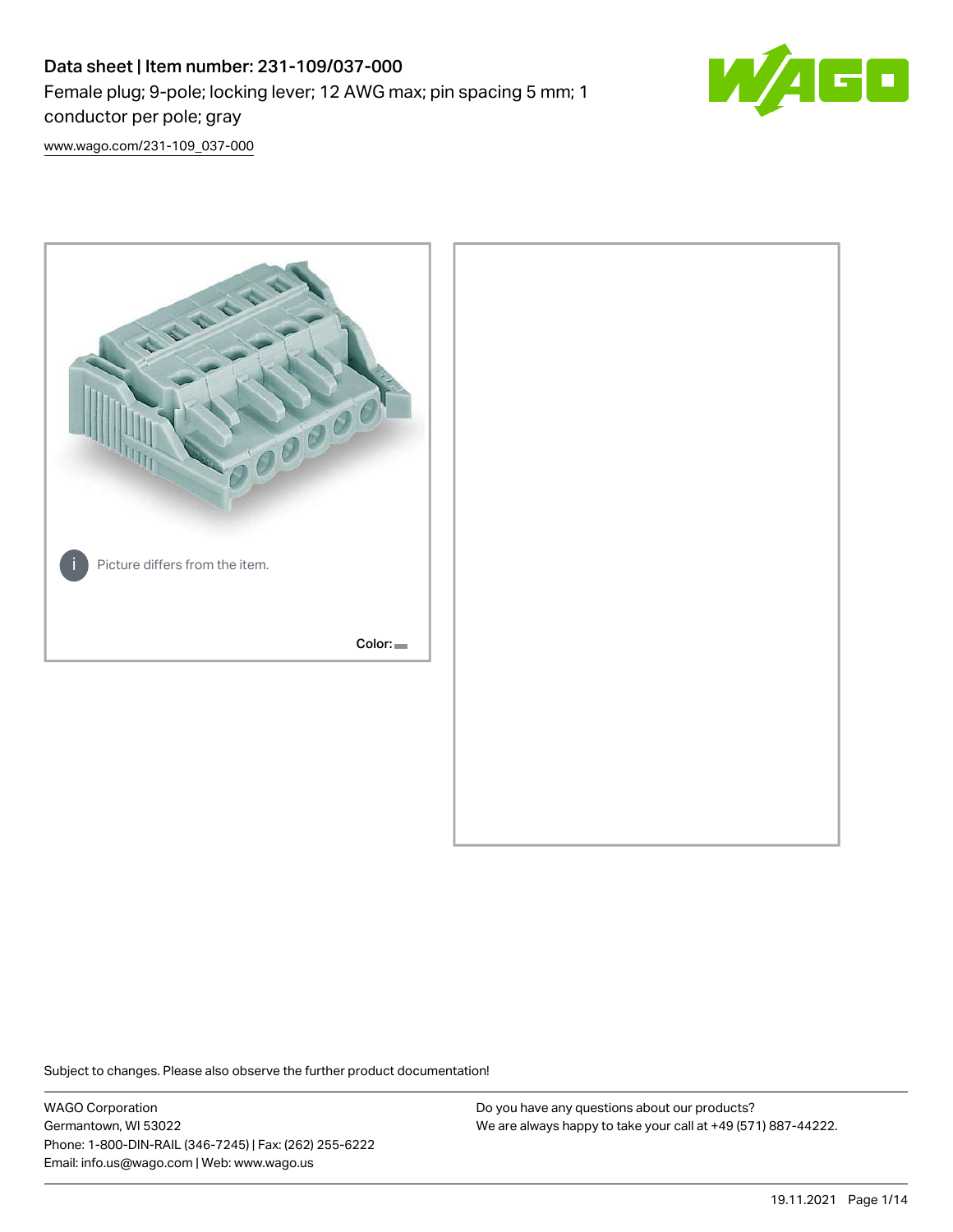

Dimensions in mm

L = pole no. x pin spacing

2- to 3-pole female connectors – one latch only

#### Item description

- **Universal connection for all conductor types**
- Easy cable pre-assembly and on-unit wiring via vertical and horizontal CAGE CLAMP<sup>®</sup> actuation  $\blacksquare$
- $\blacksquare$ Integrated test ports
- $\blacksquare$ With coding fingers

Subject to changes. Please also observe the further product documentation! Data

WAGO Corporation Germantown, WI 53022 Phone: 1-800-DIN-RAIL (346-7245) | Fax: (262) 255-6222 Email: info.us@wago.com | Web: www.wago.us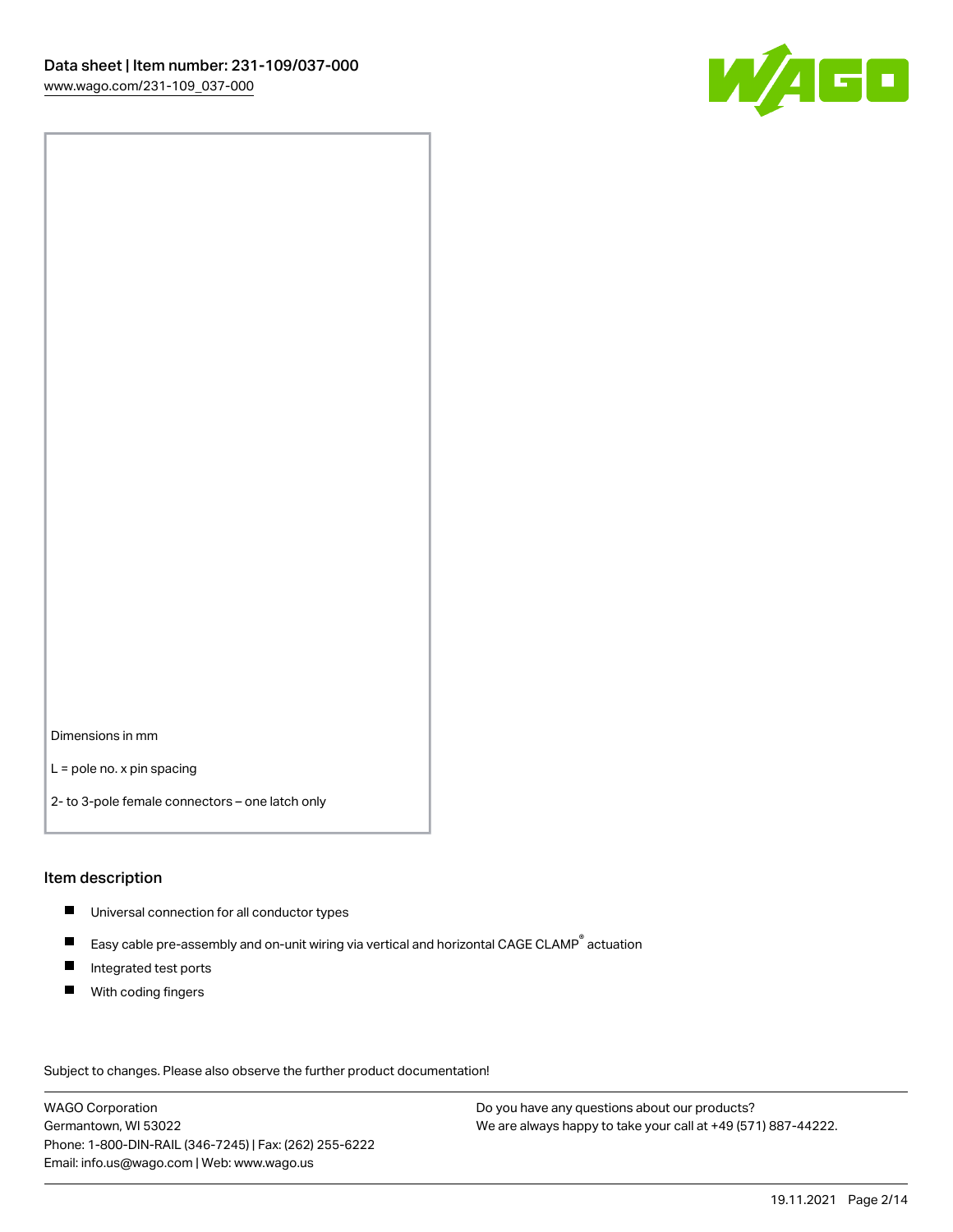

# Data Notes

| Safety information 1 | The MCS-MULTI CONNECTION SYSTEM includes connectors<br>without breaking capacity in accordance with DIN EN 61984. When<br>used as intended, these connectors must not be connected<br>/disconnected when live or under load. The circuit design should<br>ensure header pins, which can be touched, are not live when<br>unmated. |
|----------------------|-----------------------------------------------------------------------------------------------------------------------------------------------------------------------------------------------------------------------------------------------------------------------------------------------------------------------------------|
| Variants:            | Gold-plated or partially gold-plated contact surfaces<br>Other versions (or variants) can be requested from WAGO Sales or<br>configured at https://configurator.wago.com/                                                                                                                                                         |

# Electrical data

# IEC Approvals

| Ratings per                 | IEC/EN 60664-1                                                        |
|-----------------------------|-----------------------------------------------------------------------|
| Rated voltage (III / 3)     | 320 V                                                                 |
| Rated surge voltage (III/3) | 4 <sub>k</sub> V                                                      |
| Rated voltage (III/2)       | 320 V                                                                 |
| Rated surge voltage (III/2) | 4 <sub>k</sub> V                                                      |
| Nominal voltage (II/2)      | 630 V                                                                 |
| Rated surge voltage (II/2)  | 4 <sub>k</sub> V                                                      |
| Rated current               | 16 A                                                                  |
| Legend (ratings)            | $(III / 2)$ $\triangle$ Overvoltage category III / Pollution degree 2 |

# UL Approvals

| Approvals per                  | UL 1059 |
|--------------------------------|---------|
| Rated voltage UL (Use Group B) | 300 V   |
| Rated current UL (Use Group B) | 15 A    |
| Rated voltage UL (Use Group D) | 300 V   |
| Rated current UL (Use Group D) | 10 A    |

# Ratings per UL

| Rated voltage UL 1977 | 600 V         |
|-----------------------|---------------|
| Rated current UL 1977 | $\sim$ $\sim$ |

## CSA Approvals

Approvals per CSA

Subject to changes. Please also observe the further product documentation!

| <b>WAGO Corporation</b>                                | Do you have any questions about our products?                 |
|--------------------------------------------------------|---------------------------------------------------------------|
| Germantown, WI 53022                                   | We are always happy to take your call at +49 (571) 887-44222. |
| Phone: 1-800-DIN-RAIL (346-7245)   Fax: (262) 255-6222 |                                                               |
| Email: info.us@wago.com   Web: www.wago.us             |                                                               |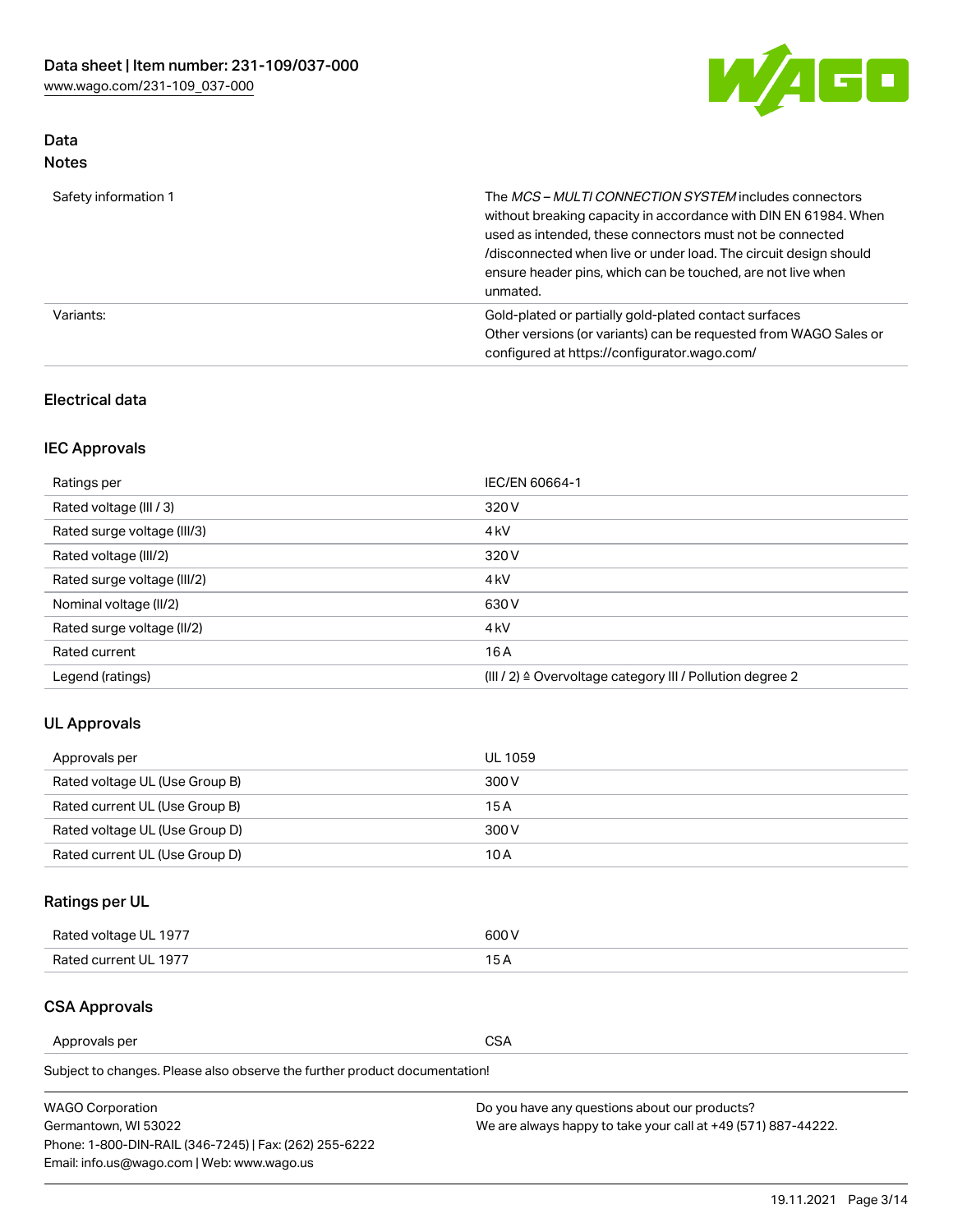[www.wago.com/231-109\\_037-000](http://www.wago.com/231-109_037-000)



| Rated voltage CSA (Use Group B) | 300 V |
|---------------------------------|-------|
| Rated current CSA (Use Group B) | 15 A  |
| Rated voltage CSA (Use Group D) | 300 V |
| Rated current CSA (Use Group D) | 10 A  |

# Connection data

| Total number of connection points |  |
|-----------------------------------|--|
| Total number of potentials        |  |
| Number of connection types        |  |
| Number of levels                  |  |

## Connection 1

| Connection technology                             | CAGE CLAMP <sup>®</sup>                 |
|---------------------------------------------------|-----------------------------------------|
| Actuation type                                    | Operating tool                          |
| Solid conductor                                   | $0.08$ 2.5 mm <sup>2</sup> / 28  12 AWG |
| Fine-stranded conductor                           | $0.082.5$ mm <sup>2</sup> / 28  12 AWG  |
| Fine-stranded conductor; with insulated ferrule   | $0.251.5$ mm <sup>2</sup>               |
| Fine-stranded conductor; with uninsulated ferrule | $0.252.5$ mm <sup>2</sup>               |
| Strip length                                      | 89 mm / 0.31  0.35 inch                 |
| Number of poles                                   | 9                                       |
| Conductor entry direction to mating direction     | 0°                                      |

# Physical data

| Pin spacing | 5 mm / 0.197 inch    |
|-------------|----------------------|
| Width       | 61.6 mm / 2.425 inch |
| Height      | 14.3 mm / 0.563 inch |
| Depth       | 29.6 mm / 1.165 inch |

## Plug-in connection

| Contact type (pluggable connector) | Female connector/socket |
|------------------------------------|-------------------------|
| Connector (connection type)        | for conductor           |
| Mismating protection               | No.                     |
| Locking of plug-in connection      | locking lever           |

# Material data

Color and the color of the color of the color of the color of the color of the color of the color of the color

Subject to changes. Please also observe the further product documentation! Material group I

| <b>WAGO Corporation</b>                                | Do you have any questions about our products?                 |
|--------------------------------------------------------|---------------------------------------------------------------|
| Germantown, WI 53022                                   | We are always happy to take your call at +49 (571) 887-44222. |
| Phone: 1-800-DIN-RAIL (346-7245)   Fax: (262) 255-6222 |                                                               |
| Email: info.us@wago.com   Web: www.wago.us             |                                                               |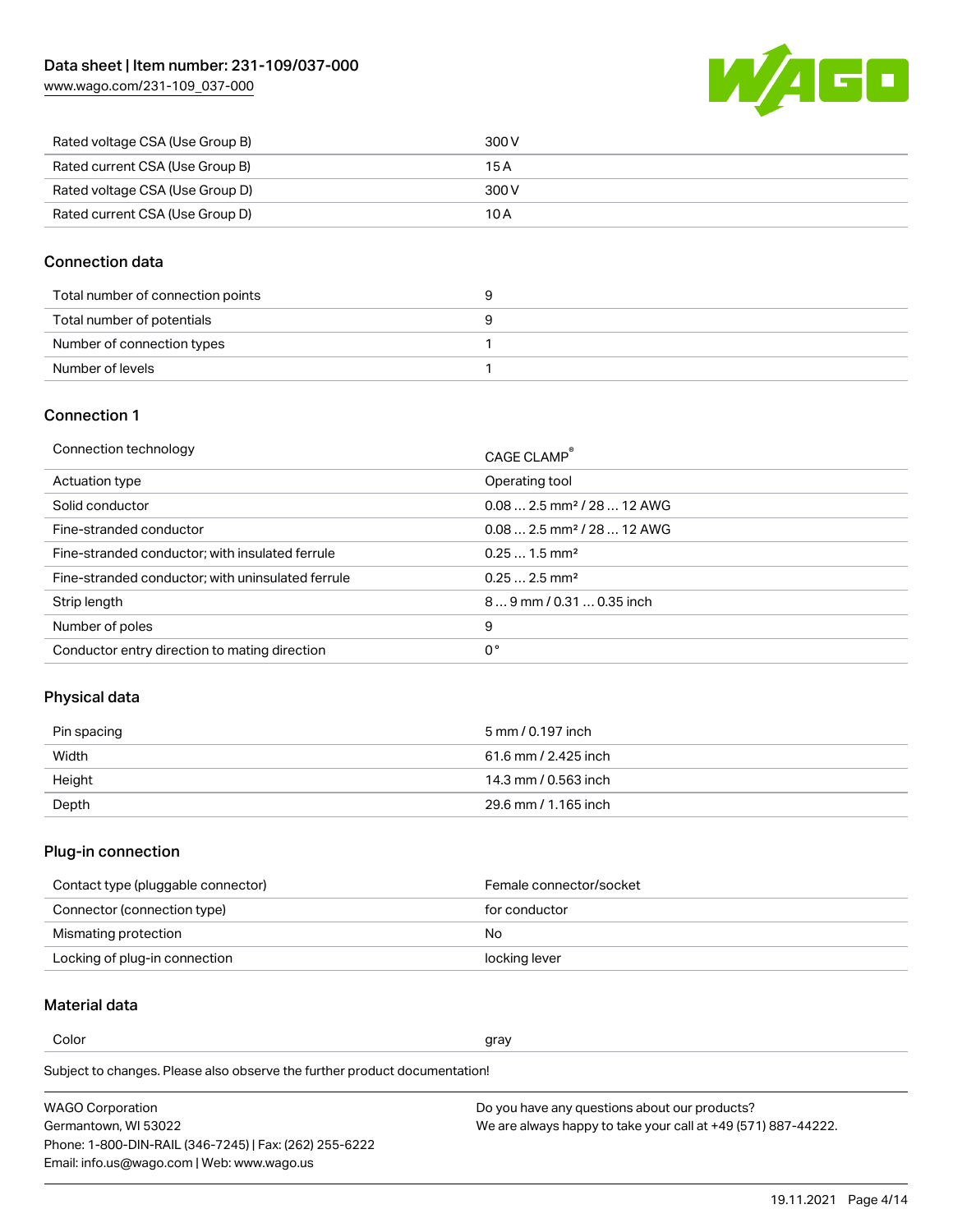[www.wago.com/231-109\\_037-000](http://www.wago.com/231-109_037-000)



| Material group              |                                   |
|-----------------------------|-----------------------------------|
| Insulation material         | Polyamide (PA66)                  |
| Flammability class per UL94 | V <sub>0</sub>                    |
| Clamping spring material    | Chrome nickel spring steel (CrNi) |
| Contact material            | Copper alloy                      |
| Contact plating             | tin-plated                        |
| Fire load                   | 0.267 MJ                          |
| Weight                      | 17.4g                             |
|                             |                                   |

#### Environmental requirements

| Limit temperature range | $-60+85 °C$ |  |
|-------------------------|-------------|--|
|-------------------------|-------------|--|

# Commercial data

| Product Group         | 3 (Multi Conn. System) |
|-----------------------|------------------------|
| PU (SPU)              | 25 Stück               |
| Packaging type        | box                    |
| Country of origin     | DE                     |
| <b>GTIN</b>           | 4044918340663          |
| Customs tariff number | 8536694040             |

#### Approvals / Certificates

#### Country specific Approvals

| Logo | Approval                               | <b>Additional Approval Text</b> | Certificate<br>name |
|------|----------------------------------------|---------------------------------|---------------------|
|      | CВ<br>DEKRA Certification B.V.         | IEC 61984                       | NL-39756            |
|      | <b>CSA</b><br>DEKRA Certification B.V. | C <sub>22.2</sub>               | LR 18677-<br>25     |

#### Ship Approvals

| Logo | Approval                                  | <b>Additional Approval Text</b> | Certificate<br>name                |
|------|-------------------------------------------|---------------------------------|------------------------------------|
| ABS  | <b>ABS</b><br>American Bureau of Shipping | $\overline{\phantom{0}}$        | $19 -$<br>HG1869876-<br><b>PDA</b> |
|      | <b>BV</b>                                 | IEC 60998                       | 11915/D0                           |

Subject to changes. Please also observe the further product documentation!

| <b>WAGO Corporation</b>                                | Do you have any questions about our products?                 |
|--------------------------------------------------------|---------------------------------------------------------------|
| Germantown, WI 53022                                   | We are always happy to take your call at +49 (571) 887-44222. |
| Phone: 1-800-DIN-RAIL (346-7245)   Fax: (262) 255-6222 |                                                               |
| Email: info.us@wago.com   Web: www.wago.us             |                                                               |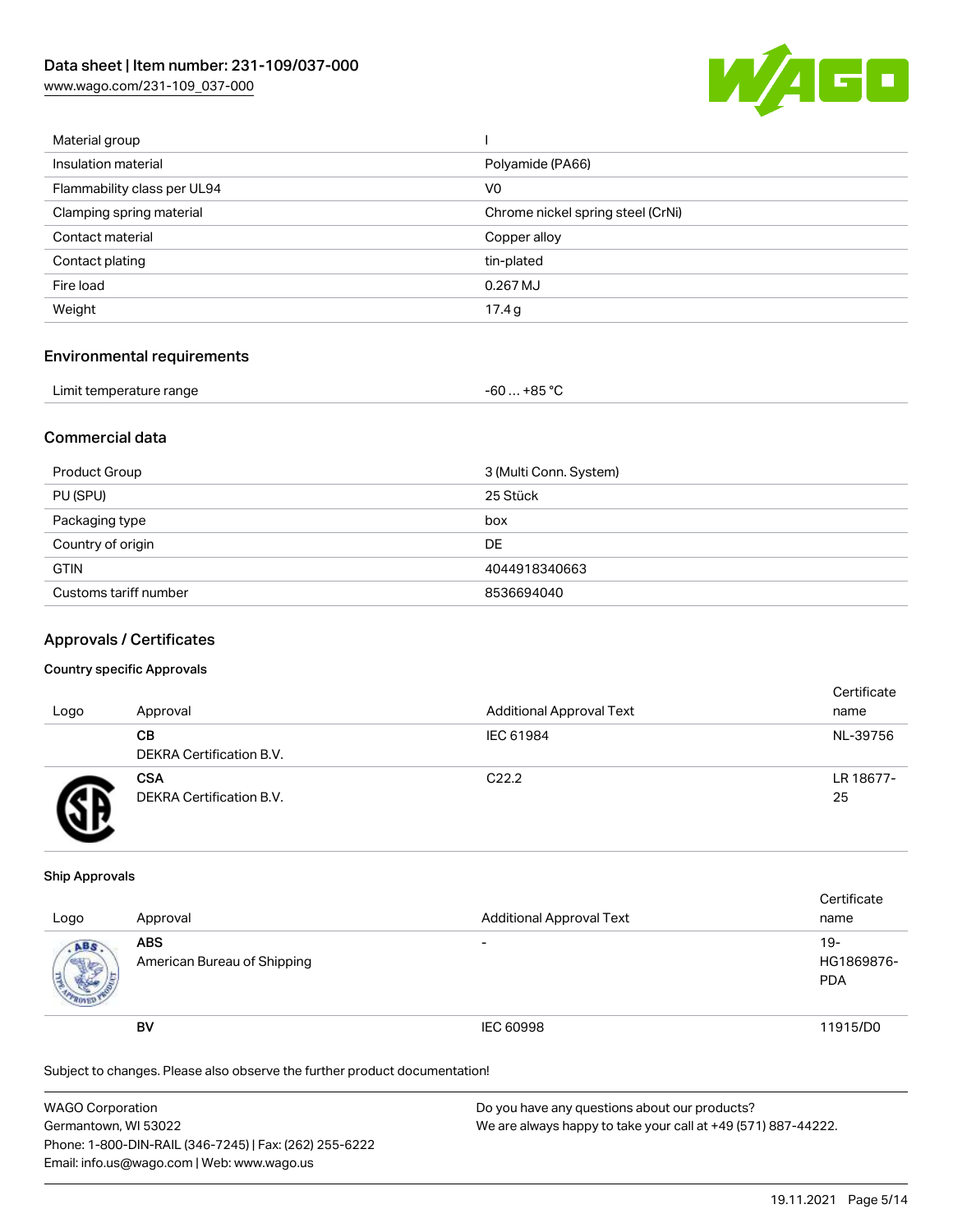

Phone: 1-800-DIN-RAIL (346-7245) | Fax: (262) 255-6222

Email: info.us@wago.com | Web: www.wago.us



|                     | Bureau Veritas S.A.                    |                                 | <b>BV</b>   |
|---------------------|----------------------------------------|---------------------------------|-------------|
| <b>BUREAU</b>       |                                        |                                 |             |
|                     | <b>DNV GL</b>                          | ۰                               | TAE000016Z  |
|                     | Det Norske Veritas, Germanischer Lloyd |                                 |             |
| <b>UL-Approvals</b> |                                        |                                 |             |
|                     |                                        |                                 | Certificate |
| Logo                | Approval                               | <b>Additional Approval Text</b> | name        |
|                     | UL                                     | UL 1059                         | E45172      |
|                     | Underwriters Laboratories Inc.         |                                 |             |
|                     | <b>UR</b>                              | <b>UL 1977</b>                  | E45171      |
|                     | Underwriters Laboratories Inc.         |                                 |             |
|                     |                                        |                                 |             |

#### Counterpart  $\sim$

|                                      | Item no.231-609<br>Male connector; 9-pole; Pin spacing 5 mm; gray                                              | www.wago.com/231-609                                          |  |
|--------------------------------------|----------------------------------------------------------------------------------------------------------------|---------------------------------------------------------------|--|
|                                      | Item no.231-139/001-000<br>Male header; 9-pole; THT; 1.0 x 1.0 mm solder pin; straight; pin spacing 5 mm; gray | www.wago.com/231-139/001-000                                  |  |
|                                      | Item no.231-439/001-000<br>Male header; 9-pole; THT; 1.0 x 1.0 mm solder pin; angled; pin spacing 5 mm; gray   | www.wago.com/231-439/001-000                                  |  |
| <b>Optional accessories</b><br>Cover |                                                                                                                |                                                               |  |
| Cover                                |                                                                                                                |                                                               |  |
|                                      | Item no.: 231-668<br>Lockout caps; for covering unused clamping units; gray                                    | www.wago.com/231-668                                          |  |
| Jumpers                              |                                                                                                                |                                                               |  |
| Jumper                               |                                                                                                                |                                                               |  |
|                                      | Item no.: 231-905<br>Jumper; for conductor entry; 5-way; insulated; gray                                       | www.wago.com/231-905                                          |  |
|                                      | Subject to changes. Please also observe the further product documentation!                                     |                                                               |  |
| <b>WAGO Corporation</b>              |                                                                                                                | Do you have any questions about our products?                 |  |
| Germantown, WI 53022                 |                                                                                                                | We are always happy to take your call at +49 (571) 887-44222. |  |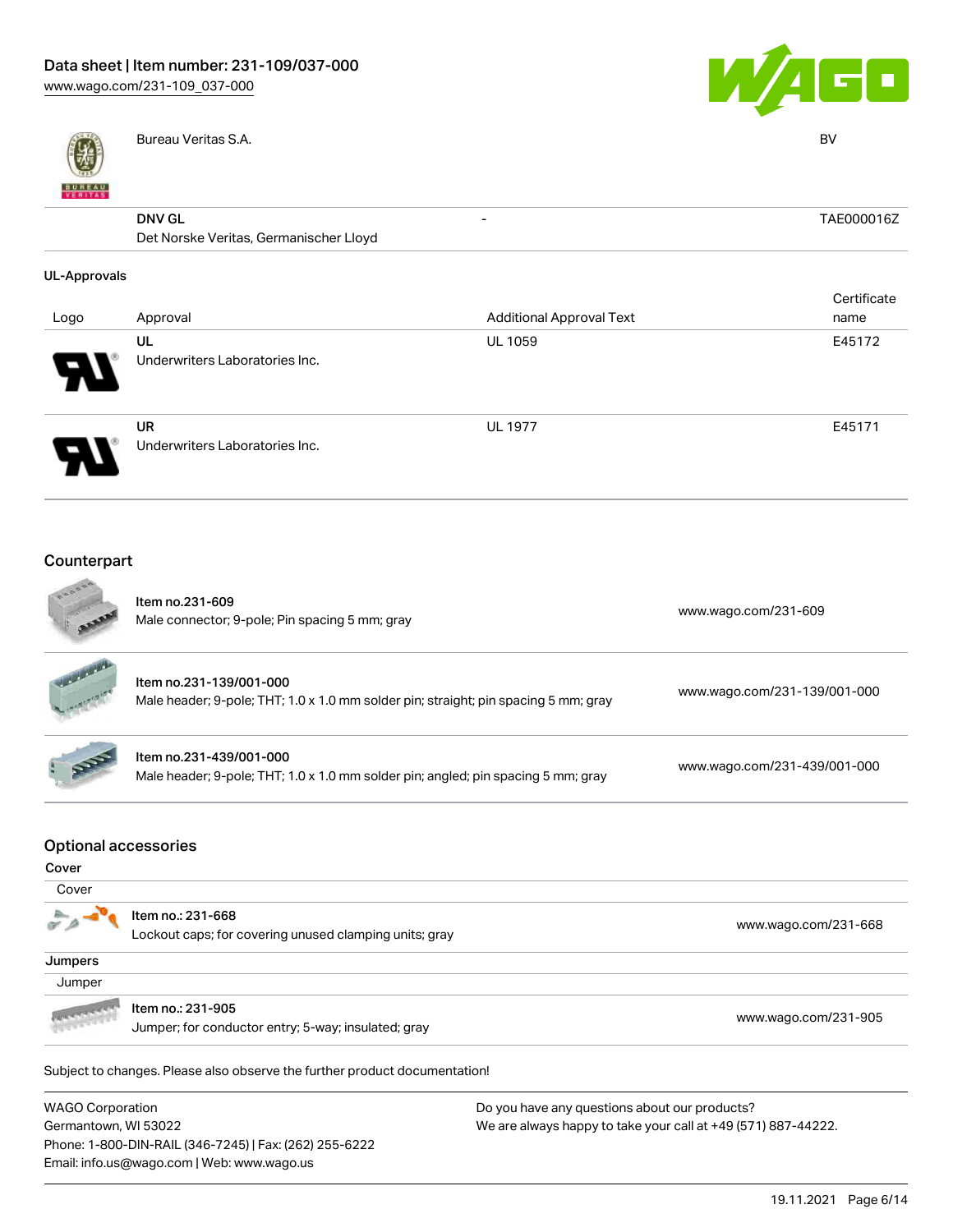# Data sheet | Item number: 231-109/037-000

[www.wago.com/231-109\\_037-000](http://www.wago.com/231-109_037-000)



| Item no.: 231-907<br>Jumper; for conductor entry; 7-way; insulated; gray                                                                                                                                    | www.wago.com/231-907 |
|-------------------------------------------------------------------------------------------------------------------------------------------------------------------------------------------------------------|----------------------|
| ltem no.: 231-910<br>Jumper; for conductor entry; 10-way; insulated; gray                                                                                                                                   | www.wago.com/231-910 |
| Item no.: 231-902<br>Jumper; for conductor entry; 2-way; insulated; gray                                                                                                                                    | www.wago.com/231-902 |
| Marking accessories                                                                                                                                                                                         |                      |
| Marking strip                                                                                                                                                                                               |                      |
| Item no.: 210-331/500-103<br>Marking strips; as a DIN A4 sheet; MARKED; 1-12 (300x); Height of marker strip: 2.3 mm/0.091 in; Strip<br>/500-103<br>length 182 mm; Horizontal marking; Self-adhesive; white  | www.wago.com/210-331 |
| Item no.: 210-331/500-104<br>Marking strips; as a DIN A4 sheet; MARKED; 13-24 (300x); Height of marker strip: 2.3 mm/0.091 in; Strip<br>/500-104<br>length 182 mm; Horizontal marking; Self-adhesive; white | www.wago.com/210-331 |
| Item no.: 210-332/500-202<br>Marking strips; as a DIN A4 sheet; MARKED; 1-16 (160x); Height of marker strip: 3 mm; Strip length 182<br>/500-202<br>mm; Horizontal marking; Self-adhesive; white             | www.wago.com/210-332 |
| Item no.: 210-332/500-206<br>Marking strips; as a DIN A4 sheet; MARKED; 33-48 (160x); Height of marker strip: 3 mm; Strip length<br>/500-206<br>182 mm; Horizontal marking; Self-adhesive; white            | www.wago.com/210-332 |
| Item no.: 210-332/500-205<br>Marking strips; as a DIN A4 sheet; MARKED; 1-32 (80x); Height of marker strip: 3 mm; Strip length 182<br>/500-205<br>mm; Horizontal marking; Self-adhesive; white              | www.wago.com/210-332 |
| Item no.: 210-332/500-204<br>Marking strips; as a DIN A4 sheet; MARKED; 17-32 (160x); Height of marker strip: 3 mm; Strip length<br>/500-204<br>182 mm; Horizontal marking; Self-adhesive; white            | www.wago.com/210-332 |
| <b>Testing accessories</b>                                                                                                                                                                                  |                      |
| Testing accessories                                                                                                                                                                                         |                      |
| Item no.: 210-136<br>Test plug; 2 mm Ø; with 500 mm cable                                                                                                                                                   | www.wago.com/210-136 |
| Item no.: 231-661<br>Test plugs for female connectors; for 5 mm and 5.08 mm pin spacing; 2,50 mm <sup>2</sup> ; light gray                                                                                  | www.wago.com/231-661 |
| Insulations stops                                                                                                                                                                                           |                      |
| Insulation stop                                                                                                                                                                                             |                      |

Subject to changes. Please also observe the further product documentation!

WAGO Corporation Germantown, WI 53022 Phone: 1-800-DIN-RAIL (346-7245) | Fax: (262) 255-6222 Email: info.us@wago.com | Web: www.wago.us Do you have any questions about our products? We are always happy to take your call at +49 (571) 887-44222.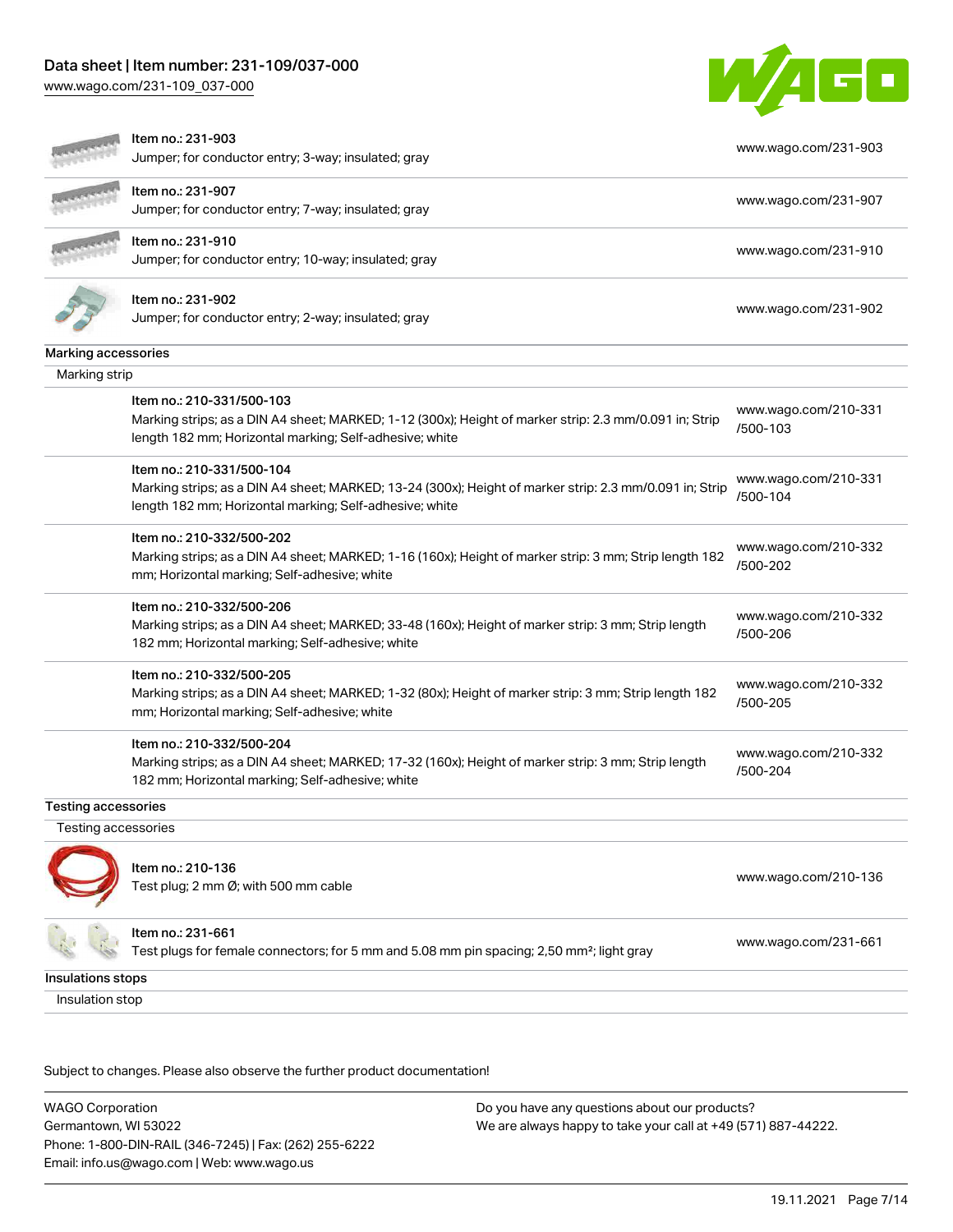# Data sheet | Item number: 231-109/037-000

[www.wago.com/231-109\\_037-000](http://www.wago.com/231-109_037-000)



Item no.: 231-672



| Lecce                 | Insulation stop; 0.75 - 1 mm <sup>2</sup> ; dark gray                                                                                                                              | www.wago.com/231-672 |
|-----------------------|------------------------------------------------------------------------------------------------------------------------------------------------------------------------------------|----------------------|
|                       | Item no.: 231-670<br>Insulation stop; 0.08-0.2 mm <sup>2</sup> / 0.2 mm <sup>2</sup> "s"; white                                                                                    | www.wago.com/231-670 |
|                       | Item no.: 231-671<br>Insulation stop; 0.25 - 0.5 mm <sup>2</sup> ; light gray                                                                                                      | www.wago.com/231-671 |
| <b>Strain relief</b>  |                                                                                                                                                                                    |                      |
| Strain relief housing |                                                                                                                                                                                    |                      |
|                       | Item no.: 232-609<br>Strain relief housing; gray                                                                                                                                   | www.wago.com/232-609 |
| <b>Ferrules</b>       |                                                                                                                                                                                    |                      |
| Ferrule               |                                                                                                                                                                                    |                      |
|                       | Item no.: 216-101<br>Ferrule; Sleeve for 0.5 mm <sup>2</sup> / AWG 22; uninsulated; electro-tin plated; silver-colored                                                             | www.wago.com/216-101 |
| Ť.                    | Item no.: 216-104<br>Ferrule; Sleeve for 1.5 mm <sup>2</sup> / AWG 16; uninsulated; electro-tin plated; silver-colored                                                             | www.wago.com/216-104 |
|                       | Item no.: 216-106<br>Ferrule; Sleeve for 2.5 mm <sup>2</sup> / AWG 14; uninsulated; electro-tin plated; silver-colored                                                             | www.wago.com/216-106 |
|                       | Item no.: 216-102<br>Ferrule; Sleeve for 0.75 mm <sup>2</sup> / AWG 20; uninsulated; electro-tin plated; silver-colored                                                            | www.wago.com/216-102 |
|                       | Item no.: 216-103<br>Ferrule; Sleeve for 1 mm <sup>2</sup> / AWG 18; uninsulated; electro-tin plated                                                                               | www.wago.com/216-103 |
|                       | Item no.: 216-123<br>Ferrule; Sleeve for 1 mm <sup>2</sup> / AWG 18; uninsulated; electro-tin plated; silver-colored                                                               | www.wago.com/216-123 |
|                       | Item no.: 216-122<br>Ferrule; Sleeve for 0.75 mm <sup>2</sup> / AWG 20; uninsulated; electro-tin plated; silver-colored                                                            | www.wago.com/216-122 |
| ă.                    | Item no.: 216-124<br>Ferrule; Sleeve for 1.5 mm <sup>2</sup> / AWG 16; uninsulated; electro-tin plated                                                                             | www.wago.com/216-124 |
|                       | Item no.: 216-142<br>Ferrule; Sleeve for 0.75 mm <sup>2</sup> / 18 AWG; uninsulated; electro-tin plated; electrolytic copper; gastight<br>crimped; acc. to DIN 46228, Part 1/08.92 | www.wago.com/216-142 |
|                       | Item no.: 216-132<br>Ferrule; Sleeve for 0.34 mm <sup>2</sup> / AWG 24; uninsulated; electro-tin plated                                                                            | www.wago.com/216-132 |
|                       | Item no.: 216-121                                                                                                                                                                  |                      |

Subject to changes. Please also observe the further product documentation!

WAGO Corporation Germantown, WI 53022 Phone: 1-800-DIN-RAIL (346-7245) | Fax: (262) 255-6222 Email: info.us@wago.com | Web: www.wago.us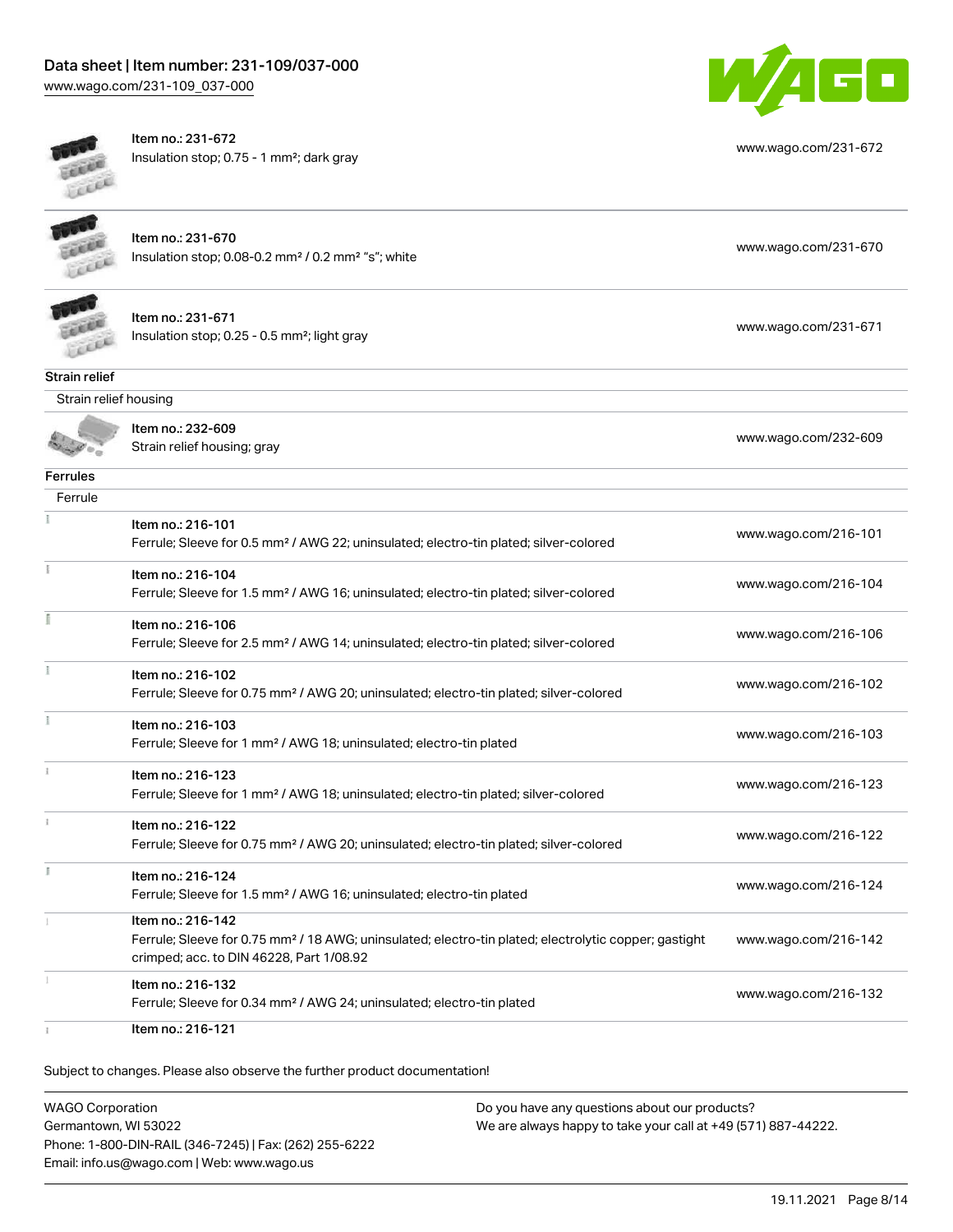

|   | Ferrule; Sleeve for 0.5 mm <sup>2</sup> / AWG 22; uninsulated; electro-tin plated; silver-colored                                                                                                 | www.wago.com/216-121 |
|---|---------------------------------------------------------------------------------------------------------------------------------------------------------------------------------------------------|----------------------|
|   | Item no.: 216-143<br>Ferrule; Sleeve for 1 mm <sup>2</sup> / AWG 18; uninsulated; electro-tin plated; electrolytic copper; gastight<br>crimped; acc. to DIN 46228, Part 1/08.92                   | www.wago.com/216-143 |
|   | Item no.: 216-131<br>Ferrule; Sleeve for 0.25 mm <sup>2</sup> / AWG 24; uninsulated; electro-tin plated; silver-colored                                                                           | www.wago.com/216-131 |
|   | Item no.: 216-141<br>Ferrule; Sleeve for 0.5 mm <sup>2</sup> / 20 AWG; uninsulated; electro-tin plated; electrolytic copper; gastight<br>crimped; acc. to DIN 46228, Part 1/08.92                 | www.wago.com/216-141 |
|   | Item no.: 216-152<br>Ferrule; Sleeve for 0.34 mm <sup>2</sup> / AWG 24; uninsulated; electro-tin plated                                                                                           | www.wago.com/216-152 |
|   | Item no.: 216-203<br>Ferrule; Sleeve for 1 mm <sup>2</sup> / AWG 18; insulated; electro-tin plated; red                                                                                           | www.wago.com/216-203 |
|   | Item no.: 216-202<br>Ferrule; Sleeve for 0.75 mm <sup>2</sup> / 18 AWG; insulated; electro-tin plated; gray                                                                                       | www.wago.com/216-202 |
|   | Item no.: 216-151<br>Ferrule; Sleeve for 0.25 mm <sup>2</sup> / AWG 24; uninsulated; electro-tin plated                                                                                           | www.wago.com/216-151 |
|   | Item no.: 216-204<br>Ferrule; Sleeve for 1.5 mm <sup>2</sup> / AWG 16; insulated; electro-tin plated; black                                                                                       | www.wago.com/216-204 |
|   | Item no.: 216-144<br>Ferrule; Sleeve for 1.5 mm <sup>2</sup> / AWG 16; uninsulated; electro-tin plated; electrolytic copper; gastight<br>crimped; acc. to DIN 46228, Part 1/08.92; silver-colored | www.wago.com/216-144 |
|   | Item no.: 216-201<br>Ferrule; Sleeve for 0.5 mm <sup>2</sup> / 20 AWG; insulated; electro-tin plated; white                                                                                       | www.wago.com/216-201 |
|   | Item no.: 216-223<br>Ferrule; Sleeve for 1 mm <sup>2</sup> / AWG 18; insulated; electro-tin plated; red                                                                                           | www.wago.com/216-223 |
|   | Item no.: 216-241<br>Ferrule; Sleeve for 0.5 mm <sup>2</sup> / 20 AWG; insulated; electro-tin plated; electrolytic copper; gastight<br>crimped; acc. to DIN 46228, Part 4/09.90; white            | www.wago.com/216-241 |
|   | Item no.: 216-242<br>Ferrule; Sleeve for 0.75 mm <sup>2</sup> / 18 AWG; insulated; electro-tin plated; electrolytic copper; gastight<br>crimped; acc. to DIN 46228, Part 4/09.90; gray            | www.wago.com/216-242 |
|   | Item no.: 216-222<br>Ferrule; Sleeve for 0.75 mm <sup>2</sup> / 18 AWG; insulated; electro-tin plated; gray                                                                                       | www.wago.com/216-222 |
|   | Item no.: 216-221<br>Ferrule; Sleeve for 0.5 mm <sup>2</sup> / 20 AWG; insulated; electro-tin plated; white                                                                                       | www.wago.com/216-221 |
| 1 | Item no.: 216-224<br>Ferrule; Sleeve for 1.5 mm <sup>2</sup> / AWG 16; insulated; electro-tin plated; black                                                                                       | www.wago.com/216-224 |
|   | Item no.: 216-243<br>Ferrule; Sleeve for 1 mm <sup>2</sup> / AWG 18; insulated; electro-tin plated; electrolytic copper; gastight crimped;                                                        | www.wago.com/216-243 |
|   | Subject to changes. Please also observe the further product documentation!                                                                                                                        |                      |

WAGO Corporation Germantown, WI 53022 Phone: 1-800-DIN-RAIL (346-7245) | Fax: (262) 255-6222 Email: info.us@wago.com | Web: www.wago.us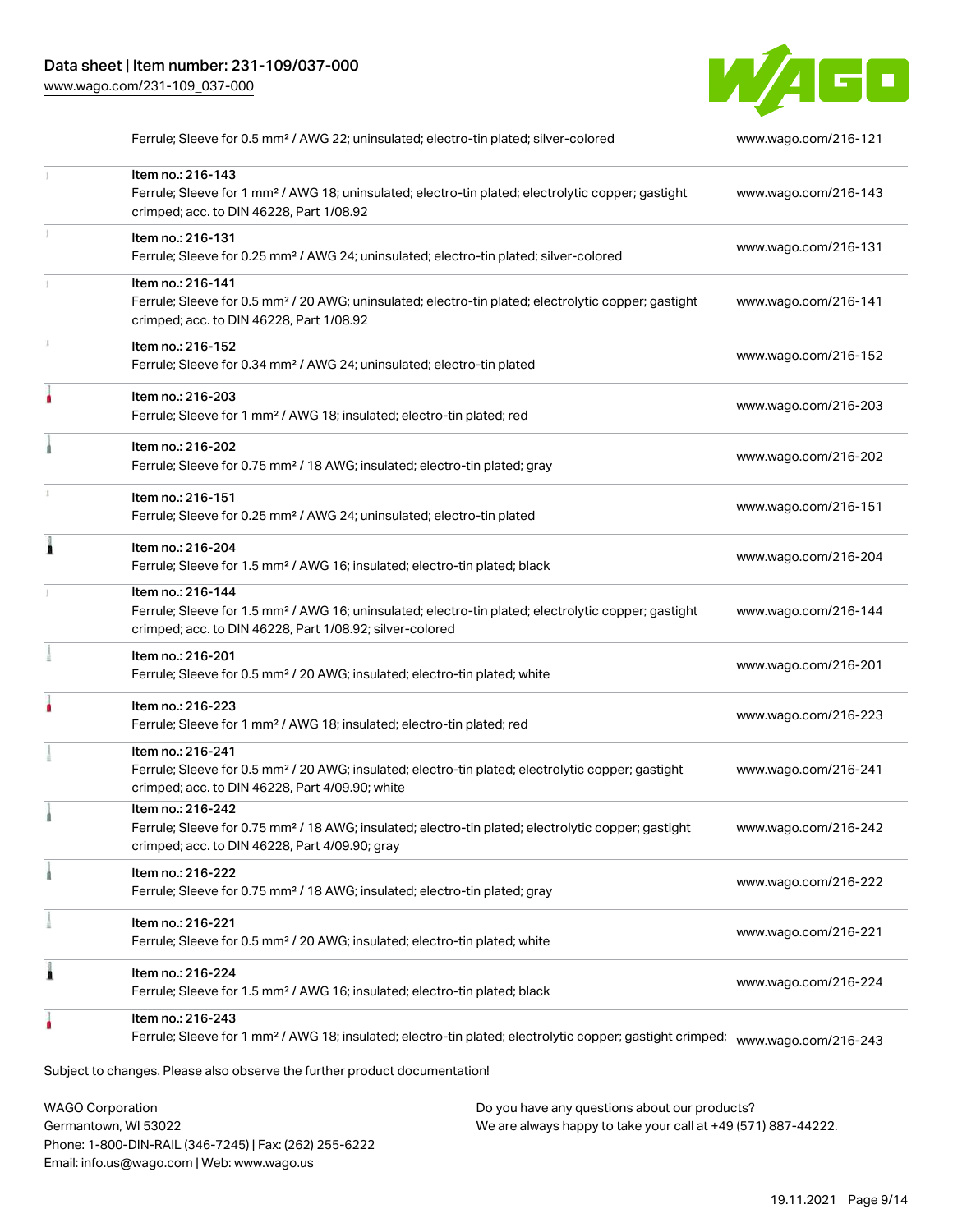[www.wago.com/231-109\\_037-000](http://www.wago.com/231-109_037-000)



acc. to DIN 46228, Part 4/09.90; red

|                | Item no.: 216-244<br>Ferrule; Sleeve for 1.5 mm <sup>2</sup> / AWG 16; insulated; electro-tin plated; electrolytic copper; gastight<br>crimped; acc. to DIN 46228, Part 4/09.90; black                  | www.wago.com/216-244 |
|----------------|---------------------------------------------------------------------------------------------------------------------------------------------------------------------------------------------------------|----------------------|
|                | Item no.: 216-263<br>Ferrule; Sleeve for 1 mm <sup>2</sup> / AWG 18; insulated; electro-tin plated; electrolytic copper; gastight crimped; www.wago.com/216-263<br>acc. to DIN 46228, Part 4/09.90; red |                      |
|                | Item no.: 216-264<br>Ferrule; Sleeve for 1.5 mm <sup>2</sup> / AWG 16; insulated; electro-tin plated; electrolytic copper; gastight<br>crimped; acc. to DIN 46228, Part 4/09.90; black                  | www.wago.com/216-264 |
|                | Item no.: 216-284<br>Ferrule; Sleeve for 1.5 mm <sup>2</sup> / AWG 16; insulated; electro-tin plated; electrolytic copper; gastight<br>crimped; acc. to DIN 46228, Part 4/09.90; black                  | www.wago.com/216-284 |
|                | Item no.: 216-262<br>Ferrule; Sleeve for 0.75 mm <sup>2</sup> / 18 AWG; insulated; electro-tin plated; electrolytic copper; gastight<br>crimped; acc. to DIN 46228, Part 4/09.90; gray                  | www.wago.com/216-262 |
|                | Item no.: 216-301<br>Ferrule; Sleeve for 0.25 mm <sup>2</sup> / AWG 24; insulated; electro-tin plated; yellow                                                                                           | www.wago.com/216-301 |
|                | Item no.: 216-321<br>Ferrule; Sleeve for 0.25 mm <sup>2</sup> / AWG 24; insulated; electro-tin plated; yellow                                                                                           | www.wago.com/216-321 |
|                | Item no.: 216-322<br>Ferrule; Sleeve for 0.34 mm <sup>2</sup> / 22 AWG; insulated; electro-tin plated; green                                                                                            | www.wago.com/216-322 |
|                | Item no.: 216-302<br>Ferrule; Sleeve for 0.34 mm <sup>2</sup> / 22 AWG; insulated; electro-tin plated; green                                                                                            | www.wago.com/216-302 |
| <b>Tools</b>   |                                                                                                                                                                                                         |                      |
| Operating tool |                                                                                                                                                                                                         |                      |
|                | Item no.: 209-130<br>Operating tool; suitable for 264, 280 and 281 Series; 1-way; of insulating material; white                                                                                         | www.wago.com/209-130 |
|                | Item no.: 209-132<br>Operating tool; for connecting comb-style jumper bar; 2-way; of insulating material                                                                                                | www.wago.com/209-132 |
|                | Item no.: 231-159<br>Operating tool; natural                                                                                                                                                            | www.wago.com/231-159 |
|                | ltem no.: 231-231<br>Combination operating tool; red                                                                                                                                                    | www.wago.com/231-231 |
|                | Item no.: 231-131<br>Operating tool; made of insulating material; 1-way; loose; white                                                                                                                   | www.wago.com/231-131 |
|                | Item no.: 231-291<br>Operating tool; made of insulating material; 1-way; loose; red                                                                                                                     | www.wago.com/231-291 |
|                |                                                                                                                                                                                                         |                      |

Subject to changes. Please also observe the further product documentation!

| WAGO Corporation                                       | Do you have any questions about our products?                 |
|--------------------------------------------------------|---------------------------------------------------------------|
| Germantown, WI 53022                                   | We are always happy to take your call at +49 (571) 887-44222. |
| Phone: 1-800-DIN-RAIL (346-7245)   Fax: (262) 255-6222 |                                                               |
| Email: info.us@wago.com   Web: www.wago.us             |                                                               |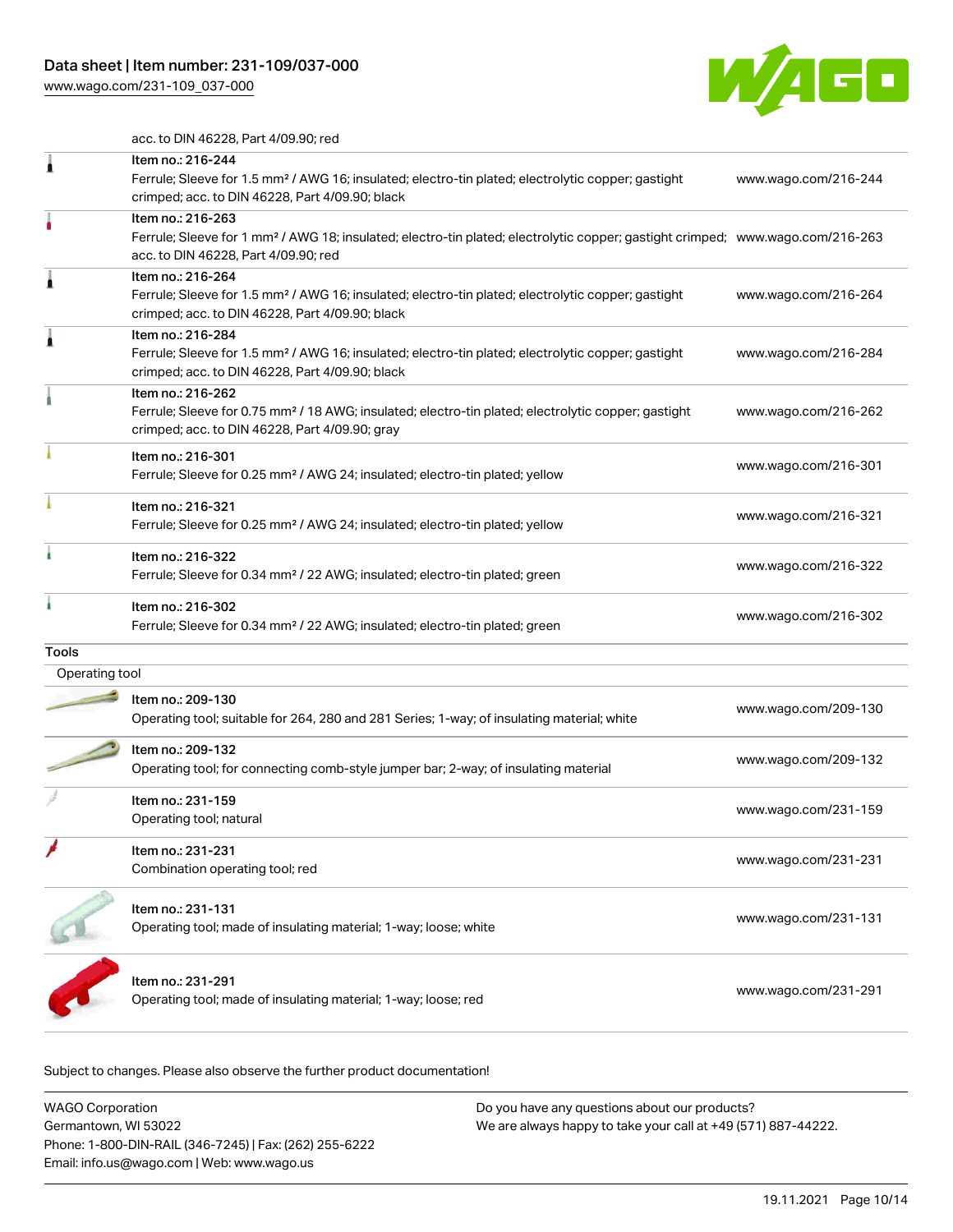# Data sheet | Item number: 231-109/037-000

[www.wago.com/231-109\\_037-000](http://www.wago.com/231-109_037-000)



|  | Item no.: 280-432                                         | www.wago.com/280-432 |  |
|--|-----------------------------------------------------------|----------------------|--|
|  | Operating tool; made of insulating material; 2-way; white |                      |  |
|  | Item no.: 280-434                                         | www.wago.com/280-434 |  |
|  | Operating tool; made of insulating material; 4-way        |                      |  |
|  | Item no.: 280-437                                         | www.wago.com/280-437 |  |
|  | Operating tool; made of insulating material; 7-way        |                      |  |
|  | Item no.: 280-440                                         | www.wago.com/280-440 |  |
|  | Operating tool; made of insulating material; 10-way       |                      |  |
|  | Item no.: 280-435                                         |                      |  |
|  | Operating tool; made of insulating material; 5-way; gray  | www.wago.com/280-435 |  |
|  |                                                           |                      |  |
|  | Item no.: 280-436                                         | www.wago.com/280-436 |  |
|  | Operating tool; made of insulating material; 6-way        |                      |  |
|  | Item no.: 280-438                                         |                      |  |
|  | Operating tool; made of insulating material; 8-way        | www.wago.com/280-438 |  |
|  | Item no.: 280-433                                         |                      |  |
|  | Operating tool; made of insulating material; 3-way        | www.wago.com/280-433 |  |

# **Downloads Documentation**

| <b>Additional Information</b> |            |        |          |
|-------------------------------|------------|--------|----------|
| Technical explanations        | 2019 Apr 3 | pdf    | Download |
|                               |            | 2.0 MB |          |

## CAD files

# CAE data

| EPLAN Data Portal 231-109/037-000 | URL | Download |
|-----------------------------------|-----|----------|
| ZUKEN Portal 231-109/037-000      | URL | Download |
| EPLAN Data Portal 231-109/037-000 | URL | Download |
| CAD data                          |     |          |
| 2D/3D Models 231-109/037-000      | URL | Download |

Subject to changes. Please also observe the further product documentation!

WAGO Corporation Germantown, WI 53022 Phone: 1-800-DIN-RAIL (346-7245) | Fax: (262) 255-6222 Email: info.us@wago.com | Web: www.wago.us Do you have any questions about our products? We are always happy to take your call at +49 (571) 887-44222.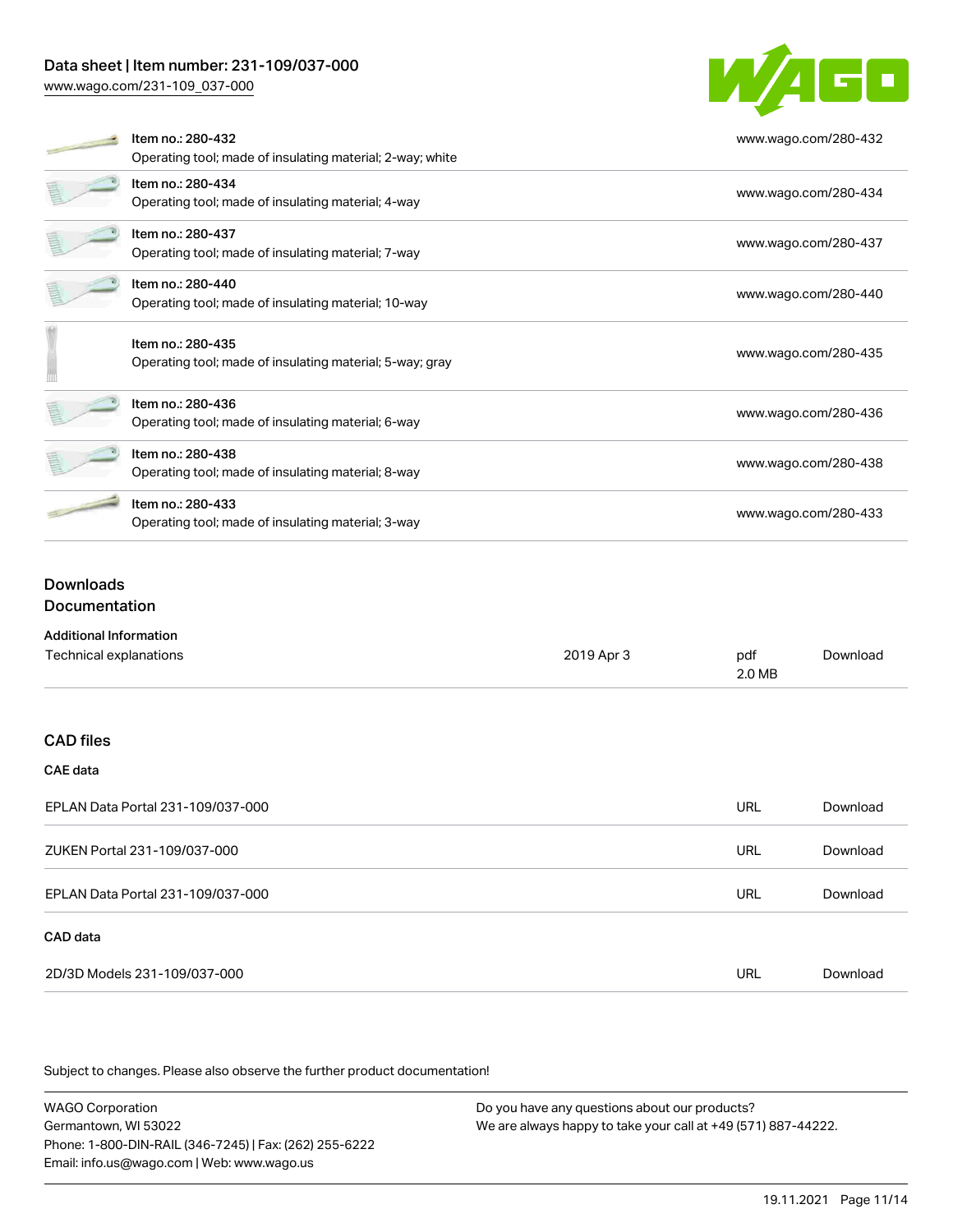# Environmental Product Compliance

Compliance Search

Environmental Product Compliance 231-109/037-000 1-conductor female connector; CAGE CLAMP®; 2.5 mm²; Pin spacing 5 mm; 9-pole; Lateral locking levers; 2,50 mm²; gray

#### Installation Notes



Inserting a conductor via 3.5 mm screwdriver – CAGE CLAMP® actuation parallel to conductor entry.



Inserting a conductor via 3.5 mm screwdriver – CAGE CLAMP® actuation perpendicular to conductor entry.



Inserting a conductor into CAGE CLAMP® unit via operating lever (231-291).



Inserting a conductor via operating tool.

Subject to changes. Please also observe the further product documentation!

WAGO Corporation Germantown, WI 53022 Phone: 1-800-DIN-RAIL (346-7245) | Fax: (262) 255-6222 Email: info.us@wago.com | Web: www.wago.us

Do you have any questions about our products? We are always happy to take your call at +49 (571) 887-44222.



URL [Download](https://www.wago.com/global/d/ComplianceLinkMediaContainer_231-109_037-000)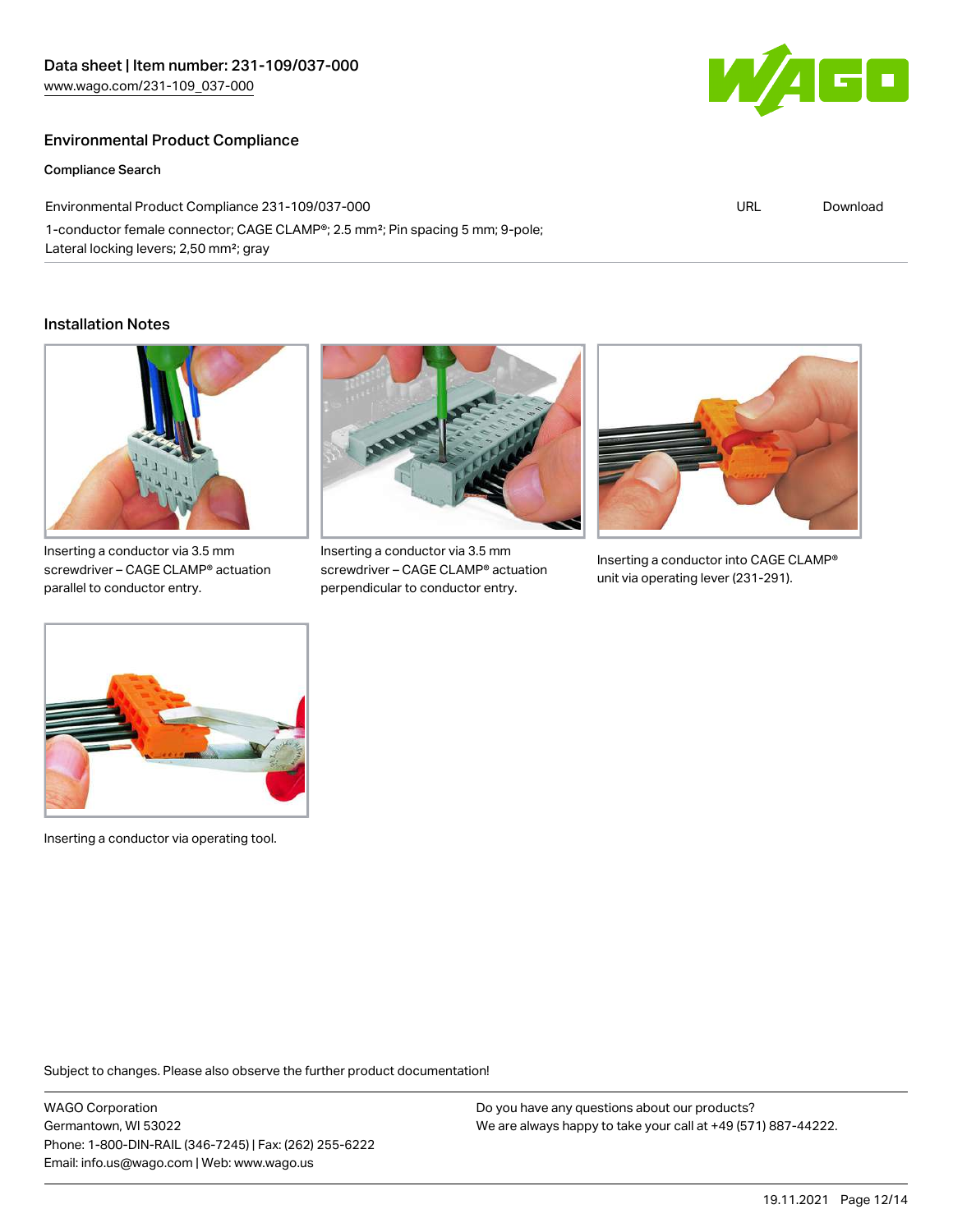



Coding a female connector by removing coding finger(s).



Testing – female connector with CAGE CLAMP®

Integrated test ports for testing perpendicular to conductor entry via 2 or 2.3 mm Ø test plug

#### Installation



Male connector with strain relief plate



Strain relief housing shown with a male connector equipped with CAGE CLAMP®

Subject to changes. Please also observe the further product documentation!

WAGO Corporation Germantown, WI 53022 Phone: 1-800-DIN-RAIL (346-7245) | Fax: (262) 255-6222 Email: info.us@wago.com | Web: www.wago.us